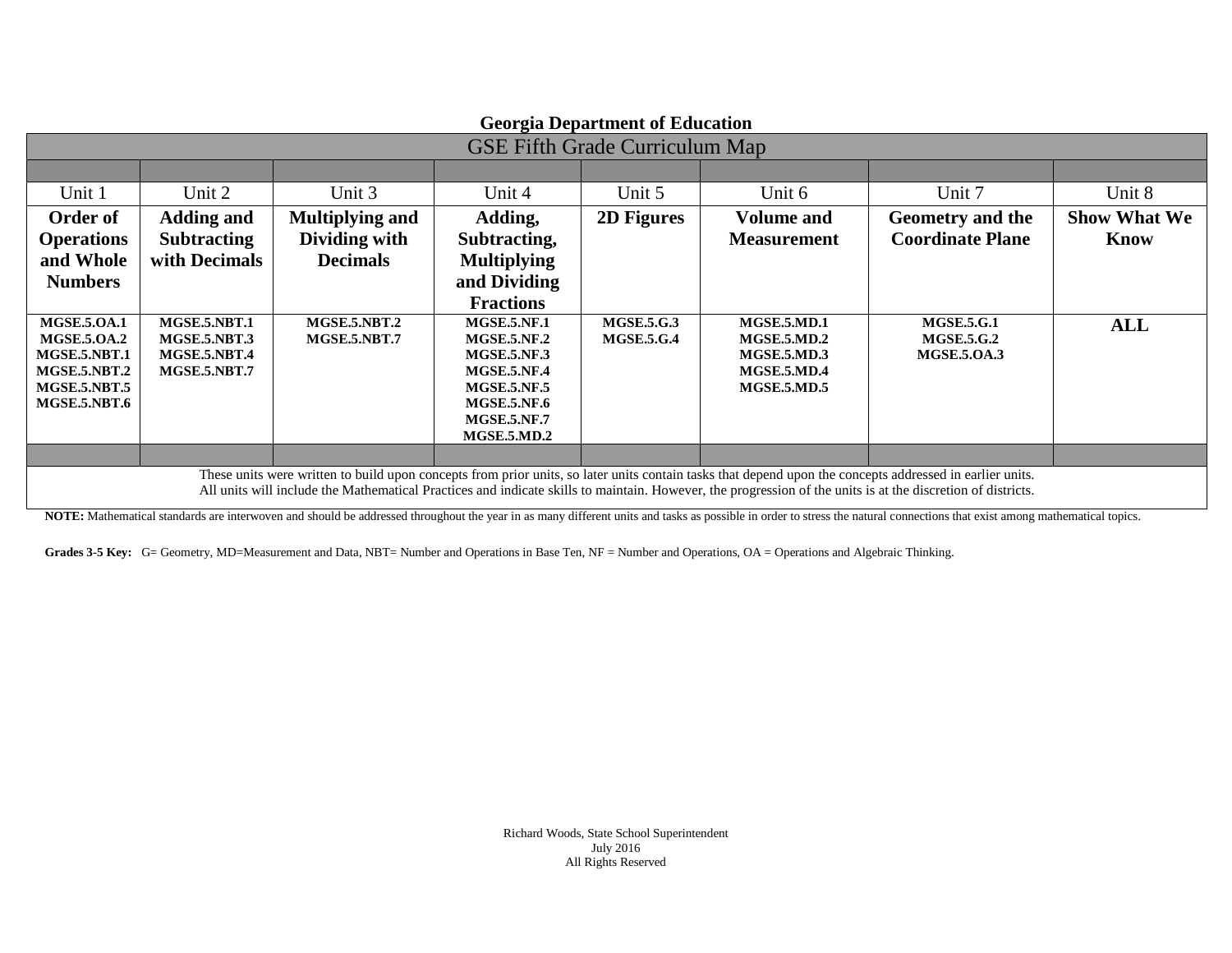| <b>GSE Fifth Grade</b>                                                                                                                                                                                                                                                                                                                                                                                                                                                                                                                                                                                                                                                                                                                                                                                                                                                                                                                                                                  |                                                                                                                                                                                                                                                                                                                                                                                                                                                                                                                                                                                                                                                                                                                                                                                                                                                                  |                                                                                                                                                                                                                                                                                                                                                                                                                                                                                                                                                                                                                                                                                                                                                                          |                                                                                                                                                                                                                                                                                                                                                                                                                                                                                                                                                                                                                                                                                                                                                                                                                                                                                                                                                                                                                                                                                                                                        |  |  |  |
|-----------------------------------------------------------------------------------------------------------------------------------------------------------------------------------------------------------------------------------------------------------------------------------------------------------------------------------------------------------------------------------------------------------------------------------------------------------------------------------------------------------------------------------------------------------------------------------------------------------------------------------------------------------------------------------------------------------------------------------------------------------------------------------------------------------------------------------------------------------------------------------------------------------------------------------------------------------------------------------------|------------------------------------------------------------------------------------------------------------------------------------------------------------------------------------------------------------------------------------------------------------------------------------------------------------------------------------------------------------------------------------------------------------------------------------------------------------------------------------------------------------------------------------------------------------------------------------------------------------------------------------------------------------------------------------------------------------------------------------------------------------------------------------------------------------------------------------------------------------------|--------------------------------------------------------------------------------------------------------------------------------------------------------------------------------------------------------------------------------------------------------------------------------------------------------------------------------------------------------------------------------------------------------------------------------------------------------------------------------------------------------------------------------------------------------------------------------------------------------------------------------------------------------------------------------------------------------------------------------------------------------------------------|----------------------------------------------------------------------------------------------------------------------------------------------------------------------------------------------------------------------------------------------------------------------------------------------------------------------------------------------------------------------------------------------------------------------------------------------------------------------------------------------------------------------------------------------------------------------------------------------------------------------------------------------------------------------------------------------------------------------------------------------------------------------------------------------------------------------------------------------------------------------------------------------------------------------------------------------------------------------------------------------------------------------------------------------------------------------------------------------------------------------------------------|--|--|--|
| <b>GSE Fifth Grade Expanded Curriculum Map</b>                                                                                                                                                                                                                                                                                                                                                                                                                                                                                                                                                                                                                                                                                                                                                                                                                                                                                                                                          |                                                                                                                                                                                                                                                                                                                                                                                                                                                                                                                                                                                                                                                                                                                                                                                                                                                                  |                                                                                                                                                                                                                                                                                                                                                                                                                                                                                                                                                                                                                                                                                                                                                                          |                                                                                                                                                                                                                                                                                                                                                                                                                                                                                                                                                                                                                                                                                                                                                                                                                                                                                                                                                                                                                                                                                                                                        |  |  |  |
|                                                                                                                                                                                                                                                                                                                                                                                                                                                                                                                                                                                                                                                                                                                                                                                                                                                                                                                                                                                         | <b>Standards for Mathematical Practice</b>                                                                                                                                                                                                                                                                                                                                                                                                                                                                                                                                                                                                                                                                                                                                                                                                                       |                                                                                                                                                                                                                                                                                                                                                                                                                                                                                                                                                                                                                                                                                                                                                                          |                                                                                                                                                                                                                                                                                                                                                                                                                                                                                                                                                                                                                                                                                                                                                                                                                                                                                                                                                                                                                                                                                                                                        |  |  |  |
| 1 Make sense of problems and persevere in solving them.                                                                                                                                                                                                                                                                                                                                                                                                                                                                                                                                                                                                                                                                                                                                                                                                                                                                                                                                 |                                                                                                                                                                                                                                                                                                                                                                                                                                                                                                                                                                                                                                                                                                                                                                                                                                                                  | 5 Use appropriate tools strategically.                                                                                                                                                                                                                                                                                                                                                                                                                                                                                                                                                                                                                                                                                                                                   |                                                                                                                                                                                                                                                                                                                                                                                                                                                                                                                                                                                                                                                                                                                                                                                                                                                                                                                                                                                                                                                                                                                                        |  |  |  |
| 2 Reason abstractly and quantitatively.                                                                                                                                                                                                                                                                                                                                                                                                                                                                                                                                                                                                                                                                                                                                                                                                                                                                                                                                                 |                                                                                                                                                                                                                                                                                                                                                                                                                                                                                                                                                                                                                                                                                                                                                                                                                                                                  | 6 Attend to precision.                                                                                                                                                                                                                                                                                                                                                                                                                                                                                                                                                                                                                                                                                                                                                   |                                                                                                                                                                                                                                                                                                                                                                                                                                                                                                                                                                                                                                                                                                                                                                                                                                                                                                                                                                                                                                                                                                                                        |  |  |  |
| 3 Construct viable arguments and critique the reasoning of others.                                                                                                                                                                                                                                                                                                                                                                                                                                                                                                                                                                                                                                                                                                                                                                                                                                                                                                                      |                                                                                                                                                                                                                                                                                                                                                                                                                                                                                                                                                                                                                                                                                                                                                                                                                                                                  | 7 Look for and make use of structure.                                                                                                                                                                                                                                                                                                                                                                                                                                                                                                                                                                                                                                                                                                                                    |                                                                                                                                                                                                                                                                                                                                                                                                                                                                                                                                                                                                                                                                                                                                                                                                                                                                                                                                                                                                                                                                                                                                        |  |  |  |
| 4 Model with mathematics.                                                                                                                                                                                                                                                                                                                                                                                                                                                                                                                                                                                                                                                                                                                                                                                                                                                                                                                                                               |                                                                                                                                                                                                                                                                                                                                                                                                                                                                                                                                                                                                                                                                                                                                                                                                                                                                  | 8 Look for and express regularity in repeated reasoning.                                                                                                                                                                                                                                                                                                                                                                                                                                                                                                                                                                                                                                                                                                                 |                                                                                                                                                                                                                                                                                                                                                                                                                                                                                                                                                                                                                                                                                                                                                                                                                                                                                                                                                                                                                                                                                                                                        |  |  |  |
|                                                                                                                                                                                                                                                                                                                                                                                                                                                                                                                                                                                                                                                                                                                                                                                                                                                                                                                                                                                         |                                                                                                                                                                                                                                                                                                                                                                                                                                                                                                                                                                                                                                                                                                                                                                                                                                                                  |                                                                                                                                                                                                                                                                                                                                                                                                                                                                                                                                                                                                                                                                                                                                                                          |                                                                                                                                                                                                                                                                                                                                                                                                                                                                                                                                                                                                                                                                                                                                                                                                                                                                                                                                                                                                                                                                                                                                        |  |  |  |
| Unit 1                                                                                                                                                                                                                                                                                                                                                                                                                                                                                                                                                                                                                                                                                                                                                                                                                                                                                                                                                                                  | Unit $2$                                                                                                                                                                                                                                                                                                                                                                                                                                                                                                                                                                                                                                                                                                                                                                                                                                                         | Unit 3                                                                                                                                                                                                                                                                                                                                                                                                                                                                                                                                                                                                                                                                                                                                                                   | Unit 4                                                                                                                                                                                                                                                                                                                                                                                                                                                                                                                                                                                                                                                                                                                                                                                                                                                                                                                                                                                                                                                                                                                                 |  |  |  |
| <b>Order of Operations and Whole</b>                                                                                                                                                                                                                                                                                                                                                                                                                                                                                                                                                                                                                                                                                                                                                                                                                                                                                                                                                    | <b>Adding and Subtracting with</b>                                                                                                                                                                                                                                                                                                                                                                                                                                                                                                                                                                                                                                                                                                                                                                                                                               | <b>Multiplying and Dividing with</b>                                                                                                                                                                                                                                                                                                                                                                                                                                                                                                                                                                                                                                                                                                                                     | <b>Adding, Subtracting, Multiplying, and</b>                                                                                                                                                                                                                                                                                                                                                                                                                                                                                                                                                                                                                                                                                                                                                                                                                                                                                                                                                                                                                                                                                           |  |  |  |
| <b>Numbers</b>                                                                                                                                                                                                                                                                                                                                                                                                                                                                                                                                                                                                                                                                                                                                                                                                                                                                                                                                                                          | <b>Decimals</b>                                                                                                                                                                                                                                                                                                                                                                                                                                                                                                                                                                                                                                                                                                                                                                                                                                                  | <b>Decimals</b>                                                                                                                                                                                                                                                                                                                                                                                                                                                                                                                                                                                                                                                                                                                                                          | <b>Dividing Fractions</b>                                                                                                                                                                                                                                                                                                                                                                                                                                                                                                                                                                                                                                                                                                                                                                                                                                                                                                                                                                                                                                                                                                              |  |  |  |
| Write and interpret numerical expressions.<br>MGSE.5.OA.1 Use parentheses, brackets, or<br>braces in numerical expressions, and evaluate<br>expressions with these symbols.<br>MGSE.5.OA.2 Write simple expressions that<br>record calculations with numbers, and<br>interpret numerical expressions without<br>evaluating them. For example, express the<br>calculation "add 8 and 7, then multiply by 2"<br>as $2 \times (8 + 7)$ . Recognize that $3 \times (18932 +$<br>921) is three times as large as $18932 + 921$ ,<br>without having to calculate the indicated sum<br>or product.<br>Understand the place value system.<br>MGSE.5.NBT.1 Recognize that in a multi-<br>digit number, a digit in one place represents<br>10 times as much as it represents in the place<br>to its right and 1/10 of what it represents in the<br>place to its left.<br>MGSE.5.NBT.2 Explain patterns in the<br>number of zeros of the product when<br>multiplying a number by powers of 10, and | Understand the place value system.<br>MGSE.5.NBT.1 Recognize that in a multi-<br>digit number, a digit in one place represents<br>10 times as much as it represents in the place<br>to its right and 1/10 of what it represents in the<br>place to its left.<br>MGSE.5.NBT.3 Read, write, and compare<br>decimals to thousandths.<br>a. Read and write decimals to<br>thousandths using base-ten<br>numerals, number names, and<br>expanded form, e.g., $347.392 = 3 \times$<br>$100 + 4 \times 10 + 7 \times 1 + 3 \times (1/10) +$<br>$9 \times (1/100) + 2 \times (1/1000)$ .<br>Compare two decimals to<br>b.<br>thousandths based on meanings of<br>the digits in each place, using $>$ , $=$ ,<br>and < symbols to record the results<br>of comparisons.<br>MGSE.5.NBT.4 Use place value<br>understanding to round decimals up to the<br>hundredths place. | Understand the place value system.<br>MGSE.5.NBT.2 Explain patterns in the<br>number of zeros of the product when<br>multiplying a number by powers of 10, and<br>explain patterns in the placement of the<br>decimal point when a decimal is multiplied or<br>divided by a power of 10. Use whole-number<br>exponents to denote powers of 10.<br>Perform operations with multi-digit whole<br>numbers and with decimals to hundredths.<br>MGSE.5.NBT.7 Add, subtract, multiply, and<br>divide decimals to hundredths, using concrete<br>models or drawings and strategies based on<br>place value, properties of operations, and/or<br>the relationship between addition and<br>subtraction; relate the strategy to a written<br>method and explain the reasoning used. | Use equivalent fractions as a strategy to add and<br>subtract fractions.<br>MGSE.5.NF.1 Add and subtract fractions and mixed<br>numbers with unlike denominators by finding a<br>common denominator and equivalent fractions to<br>produce like denominators.<br>MGSE.5.NF.2 Solve word problems involving<br>addition and subtraction of fractions, including cases of<br>unlike denominators (e.g., by using visual fraction<br>models or equations to represent the problem). Use<br>benchmark fractions and number sense of fractions to<br>estimate mentally and assess the reasonableness of<br>answers. For example, recognize an incorrect result 2/5<br>+ $\frac{1}{2}$ = 3/7, by observing that 3/7 < $\frac{1}{2}$ .<br>Apply and extend previous understandings of<br>multiplication and division to multiply and divide<br>fractions.<br>MGSE.5.NF.3 Interpret a fraction as division of the<br>numerator by the denominator $(a/b = a \div b)$ . Solve<br>word problems involving division of whole numbers<br>leading to answers in the form of fractions or mixed<br>numbers, e.g., by using visual fraction models or |  |  |  |
| explain patterns in the placement of the<br>decimal point when a decimal is multiplied or<br>divided by a power of 10. Use whole-number<br>exponents to denote powers of 10.                                                                                                                                                                                                                                                                                                                                                                                                                                                                                                                                                                                                                                                                                                                                                                                                            | Perform operations with multi-digit whole<br>numbers and with decimals to hundredths.<br>MGSE.5.NBT.7 Add, subtract, multiply, and<br>divide decimals to hundredths, using concrete<br>models or drawings and strategies based on<br>place value, properties of operations, and/or                                                                                                                                                                                                                                                                                                                                                                                                                                                                                                                                                                               |                                                                                                                                                                                                                                                                                                                                                                                                                                                                                                                                                                                                                                                                                                                                                                          | equations to represent the problem. Example: $\frac{3}{5}$ can be<br>interpreted as "3 divided by 5 and as 3 shared by 5".<br>MGSE.5.NF.4 Apply and extend previous<br>understandings of multiplication to multiply a fraction<br>or whole number by a fraction.                                                                                                                                                                                                                                                                                                                                                                                                                                                                                                                                                                                                                                                                                                                                                                                                                                                                       |  |  |  |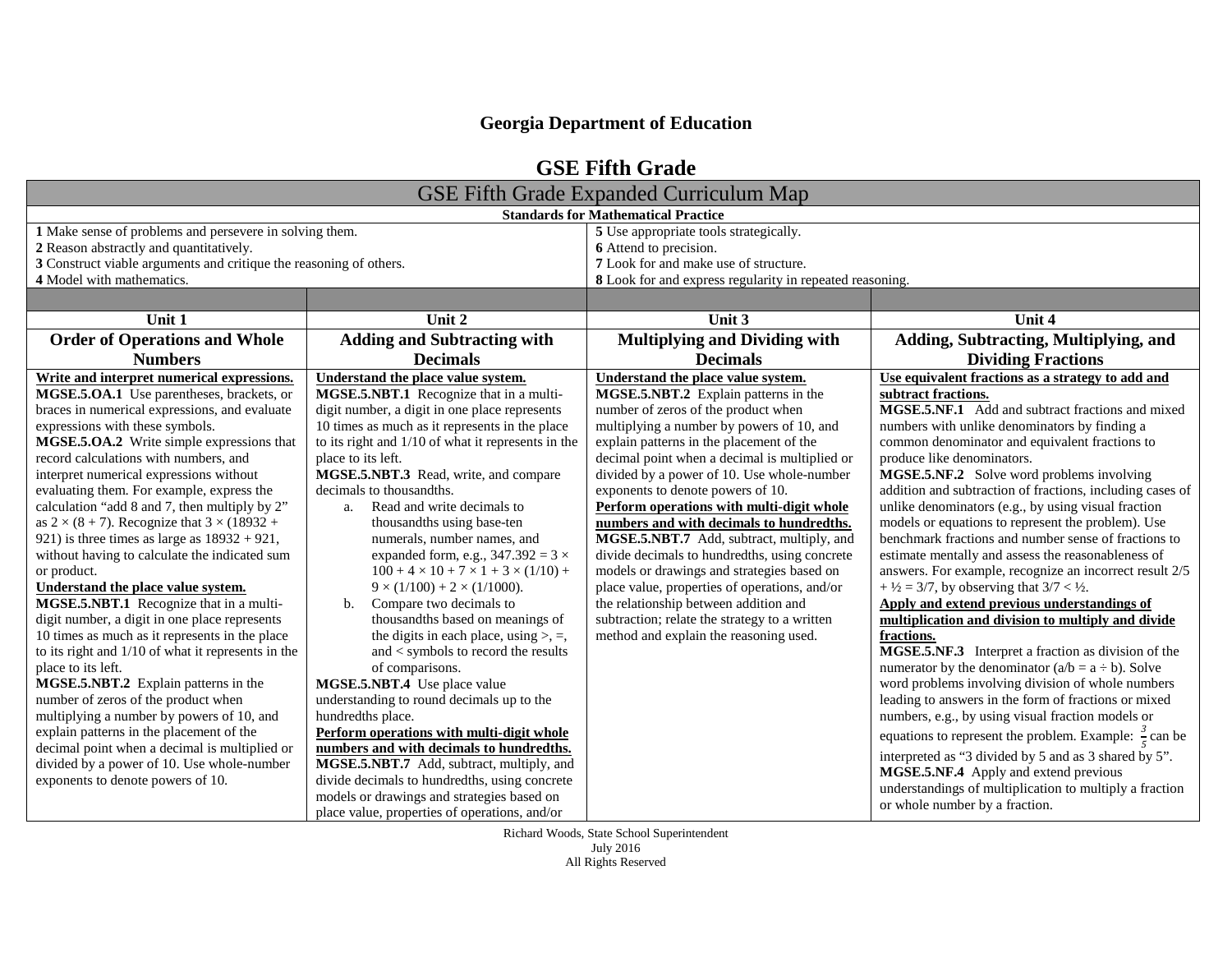<span id="page-2-0"></span>

|                                                  |                                               | ocorgus <i>D</i> cparament or Buddenbron |                 |                                                                                                                          |
|--------------------------------------------------|-----------------------------------------------|------------------------------------------|-----------------|--------------------------------------------------------------------------------------------------------------------------|
| Perform operations with multi-digit whole        | the relationship between addition and         |                                          | a.              | Apply and use understanding of                                                                                           |
| numbers and with decimals to hundredths.         | subtraction; relate the strategy to a written |                                          |                 | multiplication to multiply a fraction or whole                                                                           |
| MGSE.5.NBT.5 Fluently multiply multi-            | method and explain the reasoning used.        |                                          |                 | number by a fraction.                                                                                                    |
| digit whole numbers using the standard           |                                               |                                          |                 | Examples $\frac{a}{b} \times q$ as $\frac{a}{b} \times \frac{q}{1}$ and $\frac{a}{b} \times \frac{c}{d} = \frac{ac}{bd}$ |
| algorithm (or other strategies demonstrating     |                                               |                                          | b.              | Find the area of a rectangle with fractional                                                                             |
| understanding of multiplication) up to a 3       |                                               |                                          |                 | side lengths by tiling it with unit squares of                                                                           |
| digit by 2 digit factor.                         |                                               |                                          |                 | the appropriate unit fraction side lengths, and                                                                          |
| MGSE.5.NBT.6. Fluently divide up to 4-           |                                               |                                          |                 | show that the area is the same as would be                                                                               |
| digit dividends and 2-digit divisors by using at |                                               |                                          |                 | found by multiplying the side lengths.                                                                                   |
| least one of the following methods: strategies   |                                               |                                          |                 |                                                                                                                          |
| based on place value, the properties of          |                                               |                                          |                 | MGSE.5.NF.5 Interpret multiplication as scaling                                                                          |
| operations, and/or the relationship between      |                                               |                                          | (resizing), by: |                                                                                                                          |
| multiplication and division. Illustrate and      |                                               |                                          | a.              | Comparing the size of a product to the size                                                                              |
| explain the calculation by using equations or    |                                               |                                          |                 | of one factor on the basis of the size of the                                                                            |
| concrete models. (e.g., rectangular arrays,      |                                               |                                          |                 | other factor, without performing the                                                                                     |
| area models)                                     |                                               |                                          |                 | indicated multiplication. Example 4 x 10 is                                                                              |
|                                                  |                                               |                                          | b.              | twice as large as 2 x 10.                                                                                                |
|                                                  |                                               |                                          |                 | Explaining why multiplying a given<br>number by a fraction greater than 1 results                                        |
|                                                  |                                               |                                          |                 | in a product greater than the given number                                                                               |
|                                                  |                                               |                                          |                 |                                                                                                                          |
|                                                  |                                               |                                          |                 | (recognizing multiplication by whole<br>numbers greater than 1 as a familiar case);                                      |
|                                                  |                                               |                                          |                 | explaining why multiplying a given number                                                                                |
|                                                  |                                               |                                          |                 | by a fraction less than 1 results in a product                                                                           |
|                                                  |                                               |                                          |                 | smaller than the given number; and relating                                                                              |
|                                                  |                                               |                                          |                 | the principle of fraction equivalence $a/b =$                                                                            |
|                                                  |                                               |                                          |                 | $(n \times a)/(n \times b)$ to the effect of multiplying $a/b$                                                           |
|                                                  |                                               |                                          |                 | by <sub>1</sub>                                                                                                          |
|                                                  |                                               |                                          |                 | MGSE.5.NF.6 Solve real world problems involving                                                                          |
|                                                  |                                               |                                          |                 | multiplication of fractions and mixed numbers, e.g., by                                                                  |
|                                                  |                                               |                                          |                 | using visual fraction models or equations to represent                                                                   |
|                                                  |                                               |                                          | the problem.    |                                                                                                                          |
|                                                  |                                               |                                          |                 | MGSE.5.NF.7 Apply and extend previous                                                                                    |
|                                                  |                                               |                                          |                 | understandings of division to divide unit fractions by                                                                   |
|                                                  |                                               |                                          |                 | whole numbers and whole numbers by unit fractions. <sup>1</sup>                                                          |
|                                                  |                                               |                                          |                 | Interpret division of a unit fraction by a<br>a.                                                                         |
|                                                  |                                               |                                          |                 | non-zero whole number, and compute                                                                                       |
|                                                  |                                               |                                          |                 |                                                                                                                          |

 $1$  Students able to multiply fractions in general can develop strategies to divide fractions in general, by reasoning about the relationship between multiplication and division. But division of a fraction by a fraction is not a requirement at this grade.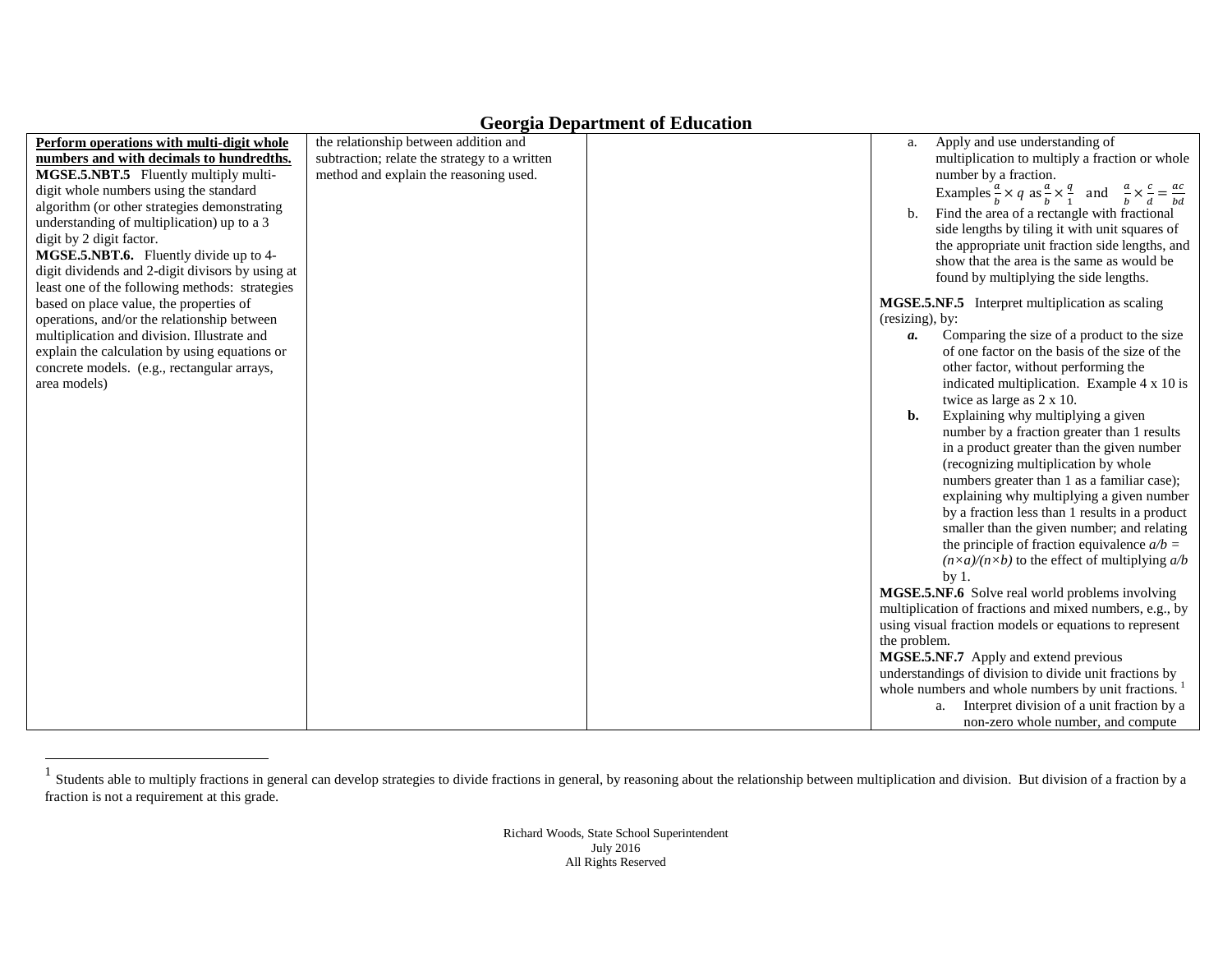|  | ocorgia Department or Luucation |                                                                                                                                                                                                                                                                                                                                                                                                                                                                                                                                                                                                                                                                                                                                                                                                                                                                                                                                                                                                                                                                                                                                                                                                                                                                                                                                                                                                                                                                                                                             |
|--|---------------------------------|-----------------------------------------------------------------------------------------------------------------------------------------------------------------------------------------------------------------------------------------------------------------------------------------------------------------------------------------------------------------------------------------------------------------------------------------------------------------------------------------------------------------------------------------------------------------------------------------------------------------------------------------------------------------------------------------------------------------------------------------------------------------------------------------------------------------------------------------------------------------------------------------------------------------------------------------------------------------------------------------------------------------------------------------------------------------------------------------------------------------------------------------------------------------------------------------------------------------------------------------------------------------------------------------------------------------------------------------------------------------------------------------------------------------------------------------------------------------------------------------------------------------------------|
|  |                                 | such quotients. For example, create a<br>story context for $(1/3) \div 4$ , and use a<br>visual fraction model to show the<br>quotient. Use the relationship between<br>multiplication and division to explain<br>that $(1/3) \div 4 = 1/12$ because $(1/12) \times 4$<br>$= 1/3.$<br>Interpret division of a whole number by<br>b.<br>a unit fraction, and compute such<br>quotients. For example, create a story<br>context for $4 \div (1/5)$ , and use a visual<br>fraction model to show the quotient.<br>Use the relationship between<br>multiplication and division to explain<br>that $4 \div (1/5) = 20$ because $20 \times (1/5) =$<br>4.<br>Solve real world problems involving<br>c.<br>division of unit fractions by non-zero<br>whole numbers and division of whole<br>numbers by unit fractions, e.g., by using<br>visual <i>fraction</i> models and equations to<br>represent the problem. For example,<br>how much chocolate will each person<br>get if 3 people share 1/2 lb of chocolate<br>equally? How many 1/3-cup servings<br>are in 2 cups of raisins?<br>Represent and interpret data.<br>MGSE.5.MD.2 Make a line plot to display a data set<br>of measurements in fractions of a unit $(1/2, 1/4, 1/8)$ .<br>Use operations on fractions for this grade to solve<br>problems involving information presented in line plots.<br>For example, given different measurements of liquid in<br>identical beakers, find the amount of liquid each<br>beaker would contain if the total amount in all the |
|  |                                 |                                                                                                                                                                                                                                                                                                                                                                                                                                                                                                                                                                                                                                                                                                                                                                                                                                                                                                                                                                                                                                                                                                                                                                                                                                                                                                                                                                                                                                                                                                                             |
|  |                                 | beakers were redistributed equally.                                                                                                                                                                                                                                                                                                                                                                                                                                                                                                                                                                                                                                                                                                                                                                                                                                                                                                                                                                                                                                                                                                                                                                                                                                                                                                                                                                                                                                                                                         |
|  |                                 |                                                                                                                                                                                                                                                                                                                                                                                                                                                                                                                                                                                                                                                                                                                                                                                                                                                                                                                                                                                                                                                                                                                                                                                                                                                                                                                                                                                                                                                                                                                             |

Richard Woods, State School Superintendent July 2016 All Rights Reserved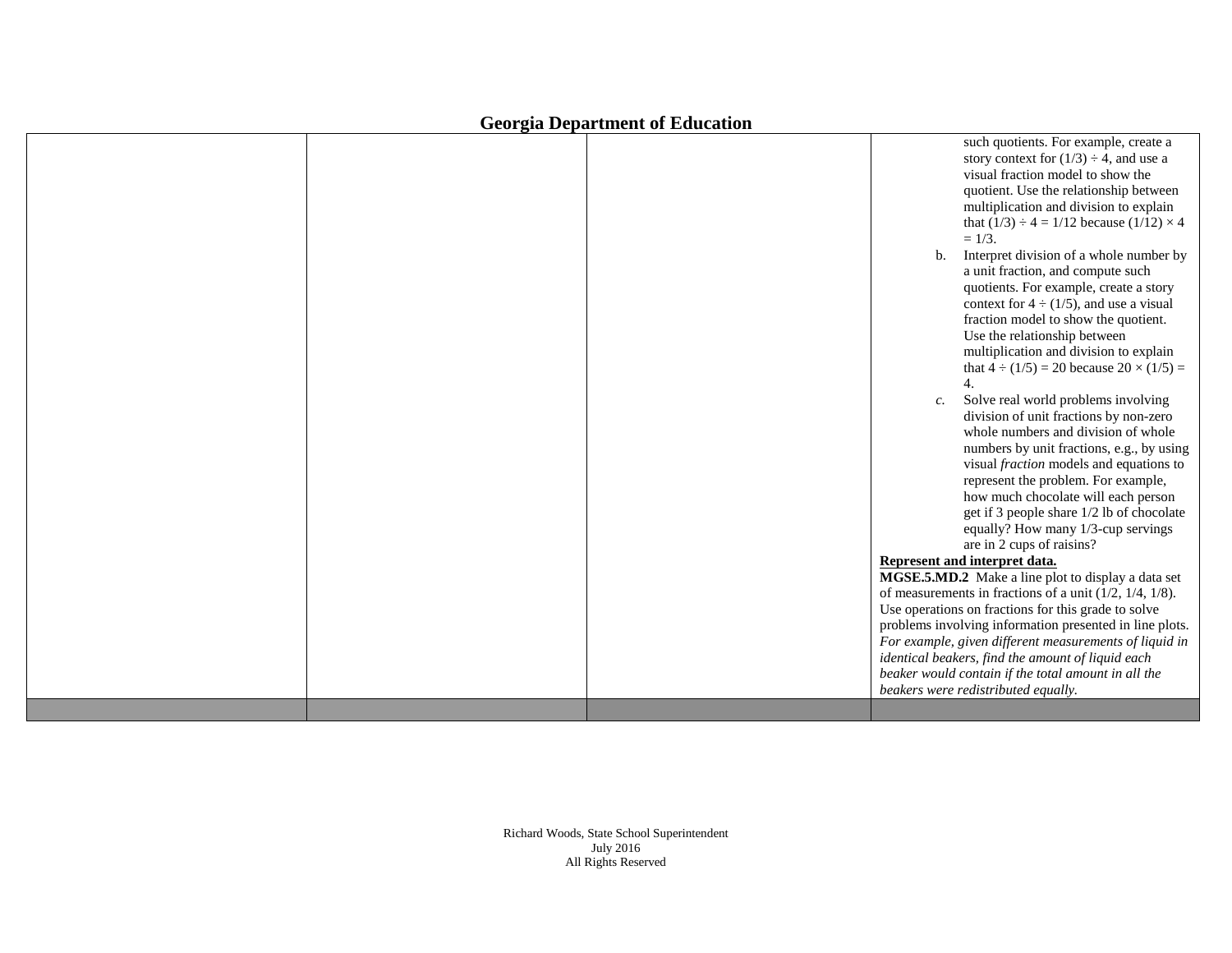| <b>GSE Fifth Grade</b>                                             |                                                     |                                                          |                          |  |
|--------------------------------------------------------------------|-----------------------------------------------------|----------------------------------------------------------|--------------------------|--|
| <b>GSE Fifth Grade Expanded Curriculum Map</b>                     |                                                     |                                                          |                          |  |
| <b>Standards for Mathematical Practice</b>                         |                                                     |                                                          |                          |  |
| 1 Make sense of problems and persevere in solving them.            |                                                     | 5 Use appropriate tools strategically.                   |                          |  |
| 2 Reason abstractly and quantitatively.                            |                                                     | 6 Attend to precision.                                   |                          |  |
| 3 Construct viable arguments and critique the reasoning of others. |                                                     | 7 Look for and make use of structure.                    |                          |  |
| 4 Model with mathematics.                                          |                                                     | 8 Look for and express regularity in repeated reasoning. |                          |  |
|                                                                    |                                                     |                                                          |                          |  |
| Unit 5                                                             | Unit 6                                              | Unit 7                                                   | Unit 8                   |  |
| 2D Figures                                                         | <b>Volume and Measurement</b>                       | <b>Geometry and the Coordinate Plane</b>                 | <b>Show What We Know</b> |  |
| <b>Classify two-dimensional figures into</b>                       | Convert like measurement units within a             | Graph points on the coordinate plane to solve real-      | <b>ALL</b>               |  |
| categories based on their properties.                              | given measurement system.                           | world and mathematical problems.                         |                          |  |
| MGSE.5.G.3 Understand that attributes                              | MGSE.5.MD.1 Convert among different-                | MGSE.5.G.1 Use a pair of perpendicular number            |                          |  |
| belonging to a category of two-dimensional                         | sized standard measurement units (mass,             | lines, called axes, to define a coordinate system, with  |                          |  |
| figures also belong to all subcategories of                        | weight, length, time, etc.) within a given          | the intersection of the lines (the origin) arranged to   |                          |  |
| that category. For example, all rectangles                         | measurement system (customary and metric)           | coincide with the 0 on each line and a given point in    |                          |  |
| have four right angles and squares are                             | (e.g., convert 5cm to 0.05m), and use these         | the plane located by using an ordered pair of numbers,   |                          |  |
| rectangles, so all squares have four right                         | conversions in solving multi-step, real world       | called its coordinates. Understand that the first number |                          |  |
| angles.                                                            | problems.                                           | indicates how far to travel from the origin in the       |                          |  |
| MGSE.5.G.4. Classify two-dimensional                               | Represent and interpret data.                       | direction of one axis, and the second number indicates   |                          |  |
| figures in a hierarchy based on properties                         | MGSE.5.MD.2 Make a line plot to display a           | how far to travel in the direction of the second axis,   |                          |  |
| (polygons, triangles, and quadrilaterals).                         | data set of measurements in fractions of a unit     | with the convention that the names of the two axes and   |                          |  |
|                                                                    | $(1/2, 1/4, 1/8)$ . Use operations on fractions for | the coordinates correspond (e.g., $x$ -axis and $x$ -    |                          |  |
|                                                                    | this grade to solve problems involving              | coordinate, y-axis and y-coordinate).                    |                          |  |
|                                                                    | information presented in line plots. For            | MGSE.5.G.2 Represent real world and mathematical         |                          |  |
|                                                                    | example, given different measurements of liquid     | problems by graphing points in the first quadrant of the |                          |  |
|                                                                    | in identical beakers, find the amount of liquid     | coordinate plane, and interpret coordinate values of     |                          |  |
|                                                                    | each beaker would contain if the total amount       | points in the context of the situation.                  |                          |  |
|                                                                    | in all the beakers were redistributed equally.      | <b>Analyze patterns and relationships.</b>               |                          |  |
|                                                                    | <b>Geometric Measurement: understand</b>            | MGSE.5.OA.3 Generate two numerical patterns              |                          |  |
|                                                                    | concepts of volume and relate volume to             | using a given rule. Identify apparent relationships      |                          |  |
|                                                                    | multiplication and division.                        | between corresponding terms by completing a function     |                          |  |
|                                                                    | MGSE.5.MD.3 Recognize volume as an                  | table or input/output table. Using the terms created,    |                          |  |
|                                                                    | attribute of solid figures and understand           | form and graph ordered pairs on a coordinate plane.      |                          |  |
|                                                                    | concepts of volume measurement.                     |                                                          |                          |  |
|                                                                    | A cube with side length 1 unit, called<br>a.        |                                                          |                          |  |
|                                                                    | a "unit cube," is said to have "one                 |                                                          |                          |  |
|                                                                    | cubic unit" of volume, and can be                   |                                                          |                          |  |
|                                                                    | used to measure volume.                             |                                                          |                          |  |